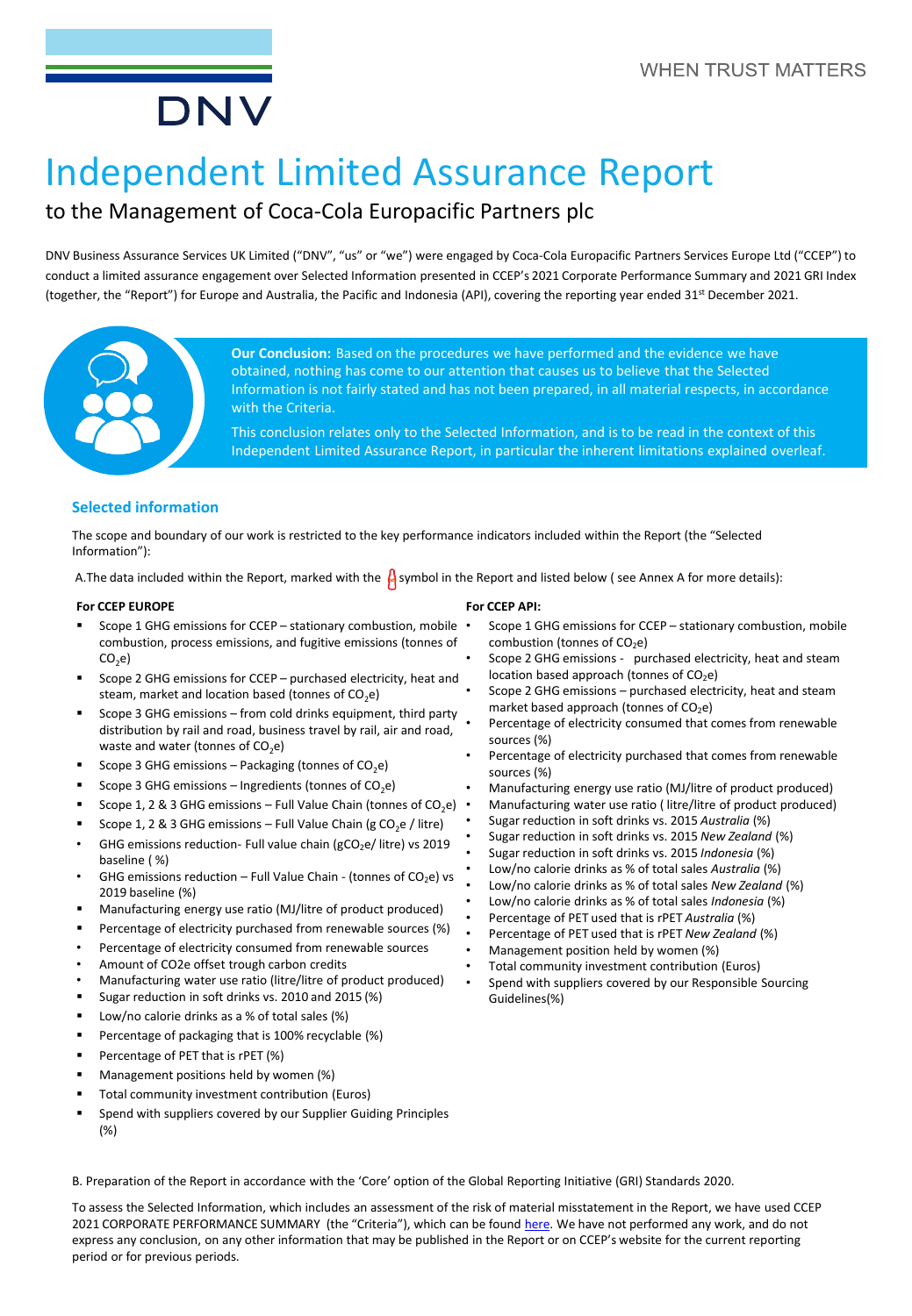#### **WHEN TRUST MATTERS**



Our observations and areas for improvement will be raised in a separate report to CCEP's Management. Selected observations are provided below. These observations do not affect our conclusion set out below.

- We understand that for 2021, CCEP Europe and API had a separate sustainability strategy and associated targets. We recognise that the integration of the API side of the business has just started and that CCEP is working towards a consolidated sustainability strategy. We recommend that CCEP publish the consolidated sustainability strategy in the 2022 Integrated Report.
- We noted that for some of the KPIs reported by Europe and API (e.g. Scope 1 GHG emissions) there is a lack of alignment in the scope and the methodology defined. However, we understand that this is due to the fact that CCEP reported their Europe and API KPIs together for the first time. We recommend that a process of harmonisation is undertaken to allow data to be reported consistently and comparably between both regions ahead of the 2022 Integrated Report publication.
- We observed that there is a robust system in place to collect, review, collate and report GHG, energy, water, and packaging KPIs data for Europe. We recommend that a similar robust quality control system is implemented for API KPIs as well.
- We noted that a documented evidence trail was not readily available for the community investment KPI, and that a quality control process was not in place for both Europe and API. We recommend that a quality control process is implemented to review country-level community investment data prior to consolidation. Supporting evidence for each investment should be kept on file and be readily available for review during the assurance process.

#### **Our competence, independence and quality control**

DNV established policies and procedures are designed to ensure that DNV, its personnel and, where applicable, others are subject to independence requirements (including personnel of other entities of DNV) and maintain independence where required by relevant ethical requirements. This engagement work was carried out by an independent team of sustainability assurance professionals. Our multidisciplinary team consisted of professionals with a combination of environmental and sustainability assurance experience.

#### **Inherent limitations**

**Standard and level of assurance** 

We performed a **limited** assurance engagement in accordance with the International Standard on Assurance Engagements (ISAE) 3000 revised – 'Assurance Engagements other than Audits and Reviews of Historical Financial Information' (revised), issued by the International Auditing and Assurance Standards Board. This standard requires that we comply with ethical requirements and plan and perform the assurance engagement to obtain limited assurance.

DNV applies its own management standards and compliance policies for quality control, in accordance with ISO/IEC 17021:2015 - Conformity Assessment Requirements for bodies providing audit and certification of management systems, and accordingly maintains a comprehensive system of quality control including documented policies and procedures regarding compliance with ethical requirements, professional standards and applicable legal and regulatory requirements.

The procedures performed in a limited assurance engagement vary in nature and timing from, and are less in extent than for, a reasonable assurance engagement; and the level of assurance obtained is substantially lower than the assurance that would have been obtained had a reasonable assurance engagement been performed. We planned and performed our work to obtain the evidence we considered sufficient to provide a basis for our opinion, so that the risk of this conclusion being in error is reduced but not reduced to very low.

All assurance engagements are subject to inherent limitations as selective testing (sampling) may not detect errors, fraud or other irregularities. Non-financial data may be subject to greater inherent uncertainty than financial data, given the nature and methods used for calculating, estimating and determining such data. The selection of different, but acceptable, measurement techniques may result in different quantifications between different entities. Our assurance relies on the premise that the data and information provided to us by CCEP have been provided in good faith. DNV expressly disclaims any liability or coresponsibility for any decision a person or an entity may make based on this Independent Limited Assurance Report.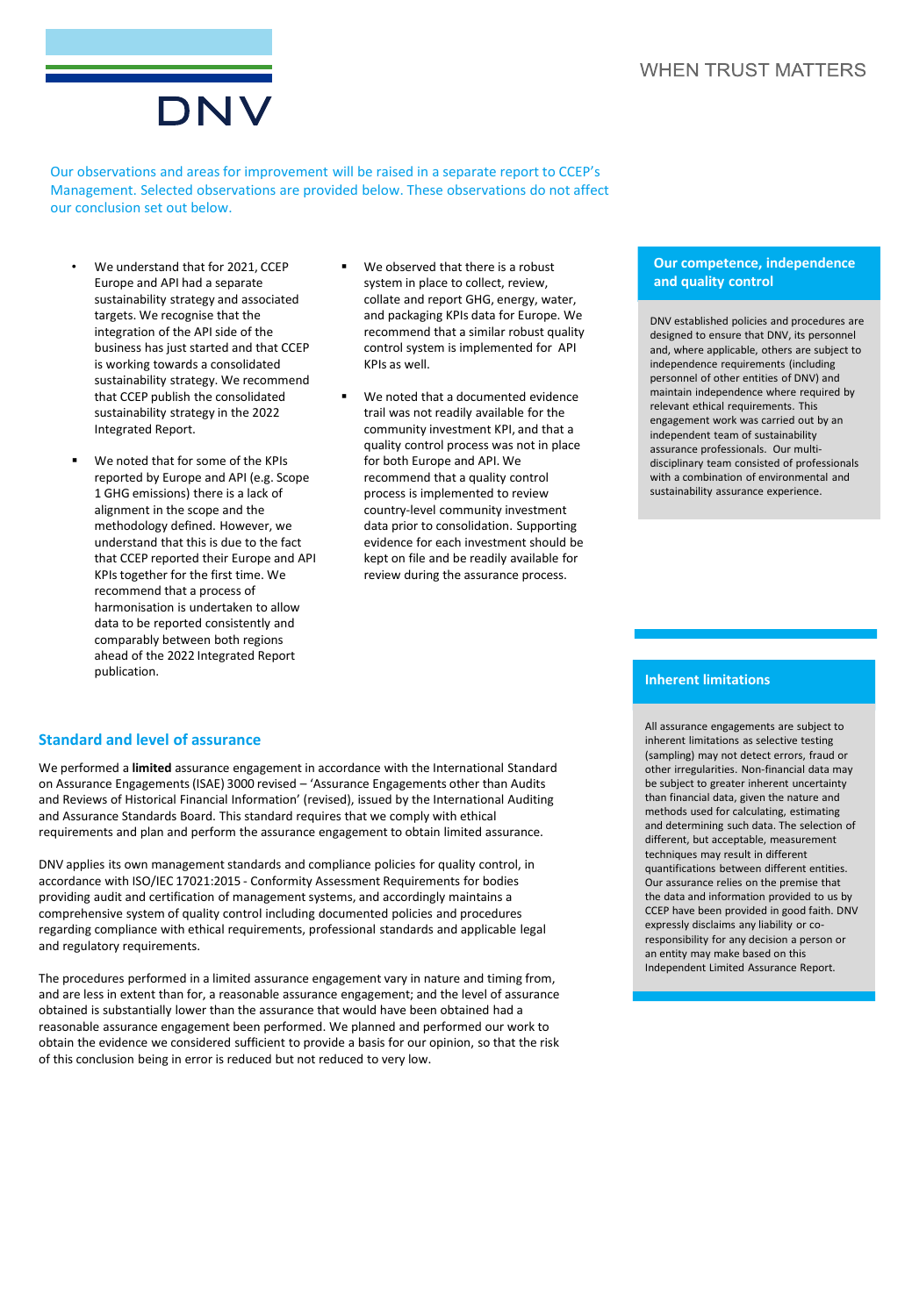

#### **Basis of our conclusion**

We are required to plan and perform our work in order to consider the risk of material misstatement of the Selected Information; our work included, but was not restricted to:

- Conducting interviews with CCEP's management to obtain an understanding of the key processes, systems and controls in place to generate, aggregate and report the Selected Information;
- Virtual site visits to Dunkirk (France), Knetzgau (Germany), and Sidcup (Great Britain) to review process and systems for preparing site level data consolidated at CCEP's Head Office in Uxbridge (Great Britain). Virtual site visit to Richlands (Australia) and virtual Head office site visit to review process and systems for preparing site-level data consolidated for API. We were free to choose sites and the selection criteria was on the basis of materiality and site coverage in previous assurance engagements;
- Performing limited substantive testing on a selective basis of the Selected Information to check that data had been appropriately measured, recorded, collated and reported;
- Reviewing that the evidence, measurements and their scope provided to us by CCEP for the Selected Information is prepared in line with the Criteria; and
- Assessing the appropriateness of the Criteria for the Selected Information;
- **.** Reading the Report and narrative accompanying the Selected Information within it with ......... regard to the Criteria.

#### **DNV Business Assurance Services UK Limited**

London, UK 25th May 2022



#### **Responsibilities of the Management of CCEP and DNV**

The Management of CCEP has sole responsibility for:

- Preparing and presenting the Selected information in accordance with the Criteria;
- Designing, implementing and maintaining effective internal controls over the information and data, resulting in the preparation of the Selected Information that is free from material misstatements;
- Measuring and reporting the Selected Information based on their established Criteria; and
- Contents and statements contained within the Report and the Criteria.

Our responsibility is to plan and perform our work to obtain limited assurance about whether the Selected Information has been prepared in accordance with the Criteria and to report to CCEP in the form of an independent limited assurance conclusion, based on the work performed and the evidence obtained. We have not been responsible for the preparation of the Report.